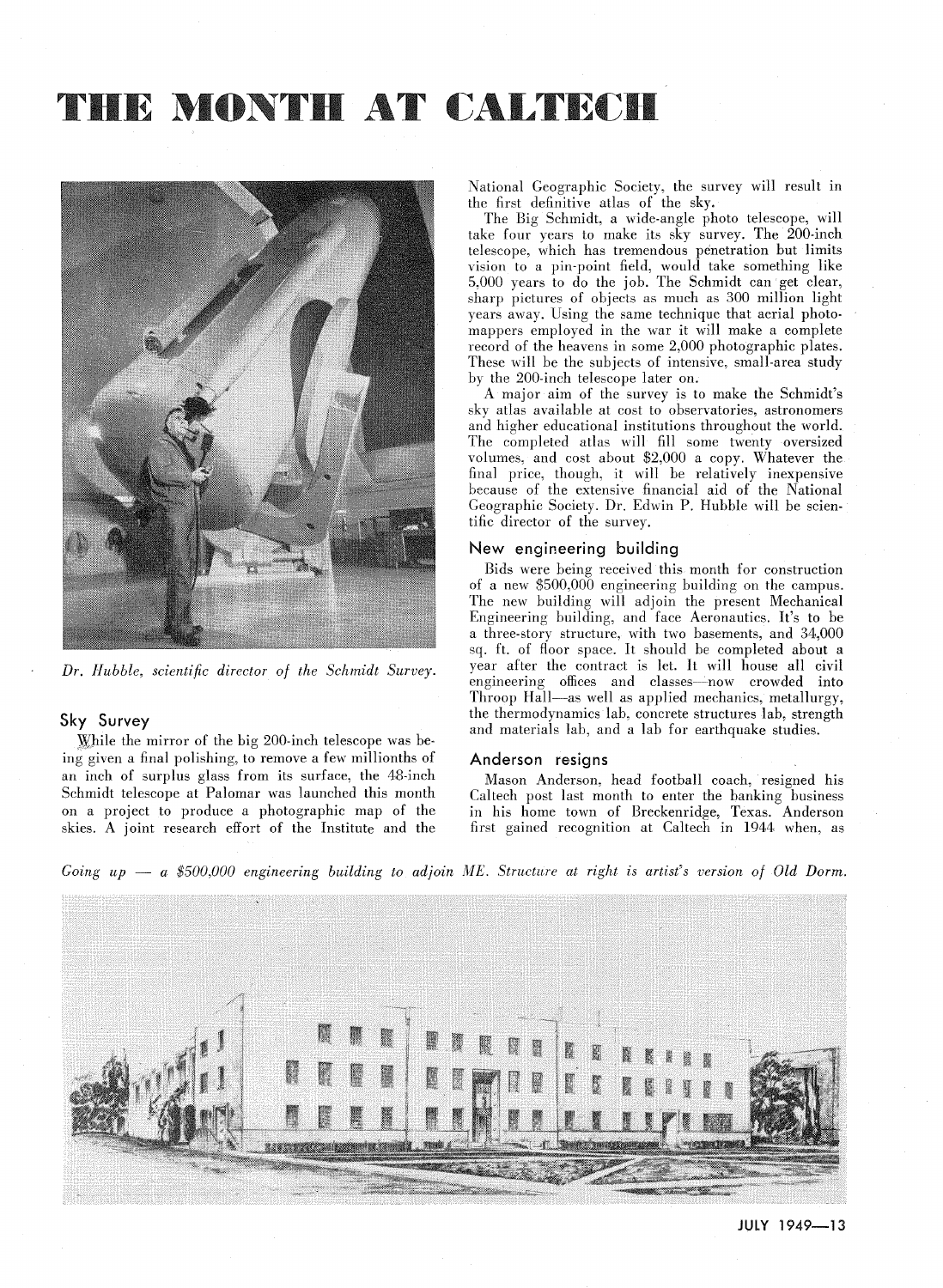

*President DuBridge, Bishop Joseph T. McGucken, and Dr. R.A.Millikan,about to join the Commencement procession.* 

a member of the V-12 Training Staff, he coached the football team through an undefeated and unscored-on season. After his discharge from the Service in 1945, he returned to Caltech to coach football, "B" basketball (in '46-'47), and Varsity track (in '49). No replacement for Coach Anderson has been made yet, but it is hoped the new man can be selected by midsummer.

## **Honorary degree**

At the latest count, four Caltech faculty members were awarded honorary degrees during the 1949 commencement season.

George W. Beadle, Professor of Biology and Chairman of the Division of Biology, received the degree of Doctor of Science from his alma mater, the University of Nebraska.

Linus Pauling, Professor of Chemistry and Chairman of the Division of Chemistry and Chemical Engineering, was awarded the degree of Doctor of Humanities by the University of Tampa.

Alfred H. Sturtevant, Professor of Genetics, was given Doctor of Science degree by the University of Pennsylvania.

And Franklin Thomas, Professor of Civil Engineering and Dean of Students, received a Doctor of Engineering degree from the University of Southern California.

## **Chairman Millikan**

Dr. Clark B. Millikan, Professor of Aeronautics and Director of the Guggenheim Aeronautical Laboratory, has been named Chairman of the Guided Missiles Committee of the Research and Development Board. A member of the committee since it was organized in 1946, Dr. Millikan succeeds Dr. Frederick L. Hovde, president of Purdue University, as chairman.

#### **14-JUlY 1949**

# **1949 Commencement**

The big news of the month, of course, was Commencement. And the big news of the 1949 Commencement was the size of it. Five hundred students were graduated this year-the same number as last yearwhich was the largest number in the history of the Institute.

The 60 Doctor of Philosophy degrees which were awarded this year established a new record too. Last year's total was 45.

Ninety men received the B.S. degree in Science-16 of them with honors; 121 men received the B.S. in Engineering-15 with honors.

Forty-one men were given the M.S. in Science-5 in Chemistry, 8 in Chemical Engineering, 7 in the Geological Sciences, 6 in Meteorology, 15 in Physics. The M.S. in Engineering went to 134 men-47 in Aeronautics, 22 in Civil Engineering, 36 in Electrical Engineering, and 29 in Mechanical Engineering.

Fifty-four men were awarded Engineer's Degrees-32 Aeronautical Engineers, 9 Aeronautical Engineers in Jet Propulsion, 2 Chemical Engineers, 1 Geophysical Engineer, 9 Industrial Designers, 1 Mechanical Engineer.

## **Scholars**

James Hummel, editor of the *California Tech,* had the highest scholastic average in the graduating class-3.584 out of a possible 4 points. Second and third were Hardy Cross Martel and Robert E. Kofahl. Richard Allen Ferrell '48, who received his M.S. in Physics this year, broke a few records by getting straight A's in every course in his graduate study-including quantum mechanics and mathematical analysis, spectroscopy, geometrical and physical optics, and analytical mechanics. The newspapers, operating on the premise that Caltech is the "toughest" school in the country, decided that FerrelLmust be the "Nation's Smartest College Boy."

## **Hinrichs award**

The annual Frederic W. Hinrichs, Jr. Memorial Award -\$100 in cash, a certificate, and a suitable mementowhich goes to the outstanding senior, on the basis of leadership, responsibility and contributions to student body welfare, this year went to Paul D. Saltman who, among other things, was ASCIT Athletic Manager, Beaver, Basketball Captain, owner of two honor keys, and columnist for the *California Tech.* 

## **Physics and politics**

Peter H. Odegard, Professor of Political Science at the University of California in Berkeley, and former president of Reed College in Portland, Ore., was this year's Commencement speaker. In his address on "Physics and Politics" Dr. Odegard reviewed the long and often stormy history of the partnership between science and technology and government and politics.

"When the gap between technology and social organization, between physics and politics, becomes too great," he said, "when the manifest promise of life runs too far ahead of the actual daily experience of the masses of the men and women, it becomes a major cause of social conflict and instability.

Perhaps the poorest suggestion of all for doing away with this conflict and instability, said Dr. Odegard, is to declare a "moratorium" on science. "We could not have a moratorium on science without declaring a moratorium on civilization. Our problem is not to put curbs on science and technology, but to accelerate their development and utilization in the service of mankind.